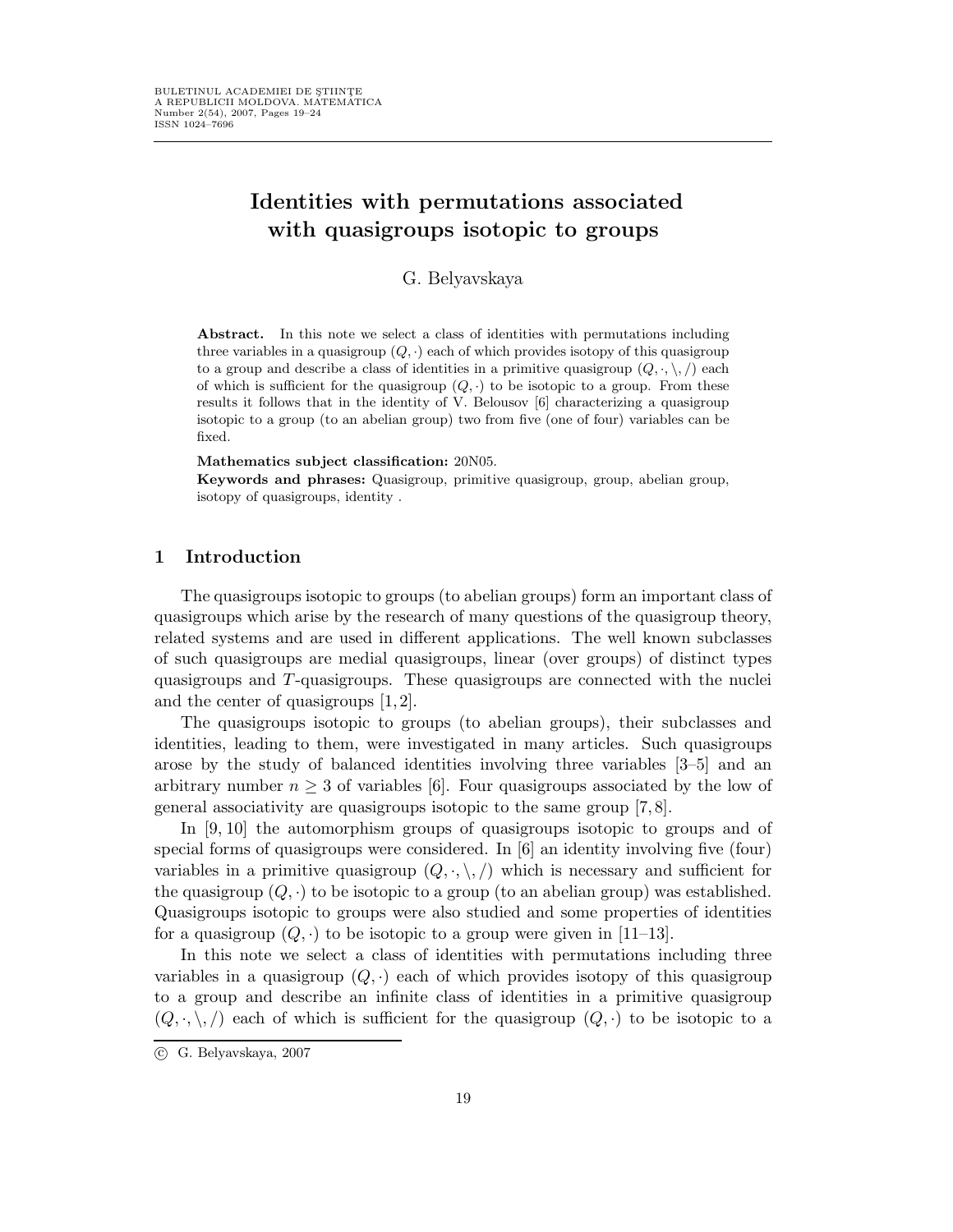group. From these results it follows that in the identity  $(2)$  of V. Belousov [6] (in the identity (4) of F. Sokhatsky) which characterizes a quasigroup isotopic to a group two from five (one of four) variables can be fixed and in the identity (3) characterizing quasigroups isotopic to abelian groups one of four variables can be fixed.

### 2 Necessary notions and results

At first we recall some notions and results which will be used below. The rest needed notions can be found in [14].

**Theorem 1** [7]. If four quasigroups  $A_i$ ,  $i = 1, 2, 3, 4$ , given on the same set Q, are connected by the general associative low:

$$
A_1(A_2(x, y), z) = A_3(x, A_4(y, z)),
$$
\n(1)

then all these quasigroups are isotopic to the same group.

**Lemma 1 [6].** If in a group  $(Q,+)$  for any  $x, y \in Q$  the equality  $\alpha x + \beta y = \gamma y + \delta x$ holds where  $\alpha, \beta, \gamma, \delta$  are some fixed permutations of Q, then the group  $(Q, +)$  is abelian.

**Lemma 2** [6]. If a loop B is isotopic to a quasigroup A, then the isotopy has the form  $B = A_{a,b}$ , where  $A_{a,b} = A^T$ ,  $T = (R_a^{-1}, L_b^{-1}, 1)$ ,  $R_a x = A(x, a)$ ,  $L_b x = A(b, x)$ .

Note that in this case the element  $A(b, a)$  is the identity of the loop B, the isotopy T is called principal and the permutations  $R_a, L_b$  are called translations of the quasigroup A.

**Theorem of Albert [14].** If a loop  $(Q, \circ)$  is isotopic to a group  $(Q, +)$ , then it is a group isomorphic to the group  $(Q, +)$ .

We recall that an identity  $w_1 = w_2$  in a quasigroup  $(Q, \cdot)$  is called balanced if every variable occurs on the left side and on the right side exactly one time. Such identity is called of the I-st kind if the variables are ordered equally, is called of the II-d kind otherwise and it is noncancellable if the following two conditions are satisfied:  $xy \in w_1$  implies  $xy \in w_2$  or  $x * y = yx \in w_2$ ; if  $w_1$  has the form xu or ux, then  $w_2$  has the form xv or vx where x is a free element and  $u, v$  are words in  $(Q, \cdot)$  [6]. The number of variables in a balanced identity is the length of this identity. In [6] the following important result is proved.

**Theorem 2 [6].** A quasigroup  $(Q, \cdot)$  with a noncancellable balanced identity is isotopic to a group.

The primitive quasigroup  $(Q, \cdot, \setminus, \cdot)$  corresponds to every quasigroup  $(Q, \cdot)$ , where the inverse operations  $(\nabla) = (\cdot)^{-1}$  and  $(\cdot) =^{-1}$   $(\cdot)$  for the operation  $(\cdot)$  are defined as follows:  $x \backslash y = z \Leftrightarrow x \cdot z = y$ ,  $x/y = z \Leftrightarrow zy = x$  [14].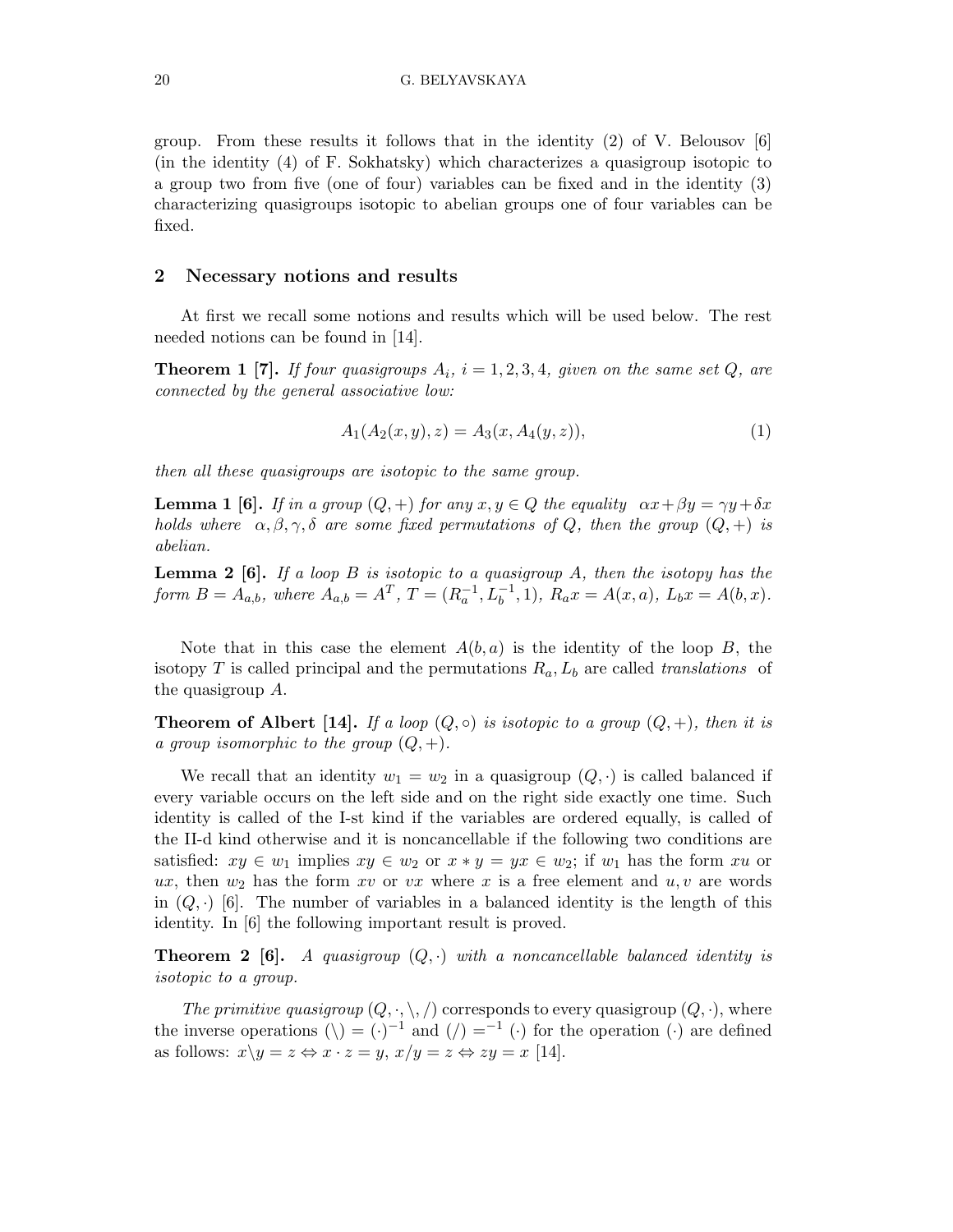In the work [6] V.D. Belousov proved that a quasigroup  $(Q, \cdot)$  is isotopic to a group, to an abelian group if and only if in the primitive quasigroup  $(Q, \cdot, \setminus, \cdot)$  the following identity respectively holds:

$$
((x(y \backslash z)) / u)v = x(y \backslash ((z/u)v))
$$
\n(2)

$$
x \setminus (y(u \setminus v)) = u \setminus (y(x \setminus v)). \tag{3}
$$

F.N. Sokhatsky has characterized the quasigroups isotopic to groups by the identity including four variables  $(Q, \cdot, \setminus, \cdot)$ :

$$
((x(u\backslash z))/u)v = x(u\backslash ((z/u)v)).
$$
\n(4)

It is identity (2) by  $y = u$ .

#### 3 Identities with permutations and quasigroups isotopic to groups

Let  $(Q, \cdot)$ ,  $(Q, *)$  be quasigroups where  $x * y = y \cdot x$ . Consider the following identities with permutations (or simply, identities):

$$
\beta_1(\beta_2(\beta_3 x\otimes_1\beta_4 y)\otimes_2\beta_5 z)=\beta_6 x\otimes_3\beta_7(\beta_8 y\otimes_4\beta_9 z),
$$

where  $\beta_i$ ,  $i = 1, 2, ..., 9$  (shortly,  $i \in \overline{1,9}$ ), are permutations of  $Q$ ,  $(\otimes_k) = (\cdot)$  or  $(\otimes_k) = (*), k \in \overline{1,4}.$  Each such identity can be reduced by change of variables to the following identity with the smaller number of permutations:

$$
\alpha_1(\alpha_2(x\otimes_1 y)\otimes_2 z)=\alpha_3x\otimes_3\alpha_4(\alpha_5y\otimes_4\alpha_6z),\tag{5}
$$

where  $\alpha_i, i \in \overline{1,6}$ , are permutations of  $Q, (\otimes_k) = (\cdot)$  or  $(\otimes_k) = (*), k \in \overline{1,4}$ .

This identity is a special case of the generalized identity of associativity (1) in which  $A_1(u, z) = \alpha_1(u \otimes_2 z)$ ,  $A_2(x, y) = \alpha_2(x \otimes_1 y)$ ,  $A_3(x, v) = \alpha_3 x \otimes_3 v$ ,  $A_4(y, z) =$  $\alpha_4(\alpha_5y\otimes_4\alpha_6z)$ . By Theorem 1 all these quasigroups are isotopic to the same group.

A special case of (5) is an identity of the form

$$
\alpha_2(x \otimes_1 y) \otimes_2 z = \alpha_3 x \otimes_3 \alpha_4(\alpha_5 y \otimes_4 \alpha_6 z), \tag{6}
$$

where one of the operations  $(\otimes_2)$ ,  $(\otimes_3)$  is  $(\cdot)$ , another operation is  $(*)$ .

**Theorem 3.** If a quasigroup  $(Q, \cdot)$  satisfies the identity (5) (the identity (6)) for some permutations  $\alpha_i, i \in \overline{1,6}$   $(i \in \overline{2,6})$ , then it is isotopic to a group (to an abelian group).

If a quasigroup  $(Q, \cdot)$  is isotopic to a group (to an abelian group), then it satisfies an identity of the form (5) (of the form (6)) for some suitable permutations  $\alpha_i$ ,  $i \in \overline{1,6}$  (  $i \in \overline{2,6}$  ).

**Proof.** Let in a quasigroup  $(Q, \cdot)$  the identity (5) hold for some permutations, then by Theorem 1 the quasigroup  $A_1$  and, consequently, the quasigroup  $(Q, \otimes_2) = (Q, \cdot)$ or  $(Q, \otimes_2) = (Q, *)$  is isotopic to a group  $(Q, +)$ . But if  $(Q, *)$  is isotopic to a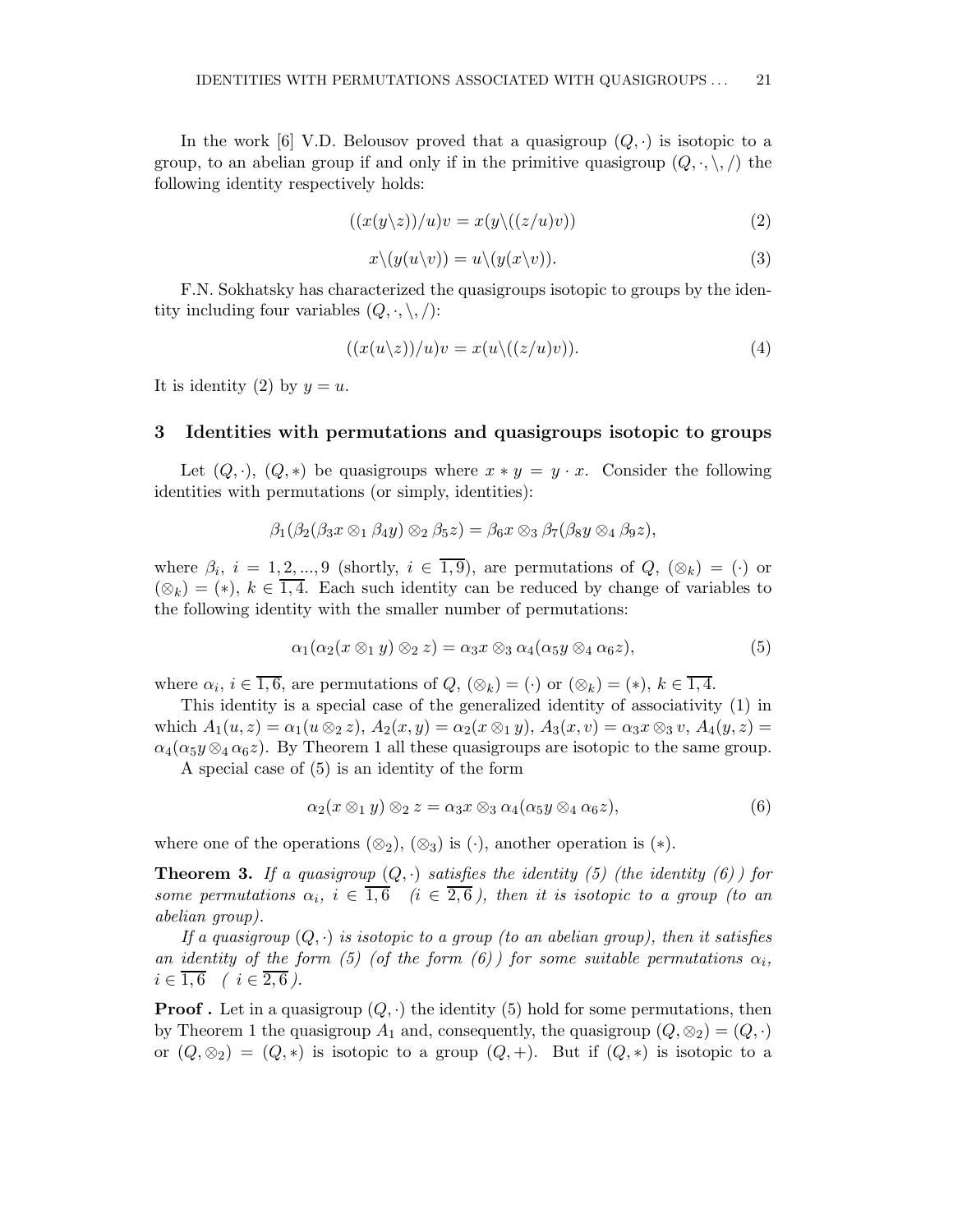group, then  $(Q, \cdot)$  is also isotopic to this group ( if  $x * y = \gamma^{-1}(\alpha x + \beta y)$ , then  $y \cdot x = \gamma^{-1} I(I \beta y + I \alpha x)$  where  $Ix = -x, -x$  is the inverse element for x in the group).

Conversely, since the quasigroup  $(Q, \cdot)$  is isotopic to a group, then the primitive quasigroup  $(Q, \cdot, \setminus, \cdot)$  satisfies the identity  $(2)$  (or  $(4)$ ).

But (2) can be written with the help of translations, taking into account that  $x/u = R_u^{-1}x, u \backslash x = L_u^{-1}x$ , as follows:

$$
R_u^{-1}(x \cdot L_y^{-1}z) \cdot v = x \cdot L_y^{-1}(R_u^{-1}z \cdot v), \ R_u^{-1}(x \cdot z) \cdot v = x \cdot L_y^{-1}(R_u^{-1}L_yz \cdot v).
$$

Putting in the last equality  $u = a, y = b$ , where a, b are some fixed elements of Q, we obtain an identity of the form (5) with  $\alpha_2 = R_a^{-1}$ ,  $\alpha_1 = \alpha_3 = \alpha_6 = \varepsilon$ ,  $\alpha_4 = L_b^{-1}$  $\frac{-1}{b}$ ,  $\alpha_5 = R_a^{-1} L_b$ , where  $\varepsilon$  is the identity permutation.

Let now a quasigroup  $(Q, \cdot)$  satisfy the identity  $(6)$  with  $(\otimes_2) = (\cdot), (\otimes_3) = (*),$ which is a particular case of (5), so the quasigroup is isotopic to a group. If  $(Q, +)$ :  $x + y = R_a^{-1}x \cdot L_b^{-1}$  $b^{-1}y$  is a loop principally isotopic to the quasigroup  $(Q, \cdot)$ , then by Albert's Theorem  $(Q, +)$  is a group and  $x \cdot y = R_a x + L_b y$ . Pass in (6) to the group operation:

$$
R_a\alpha_2(x\otimes_1 y)+L_bz=R_a\alpha_4(\alpha_5 y\otimes_4 \alpha_6 z)+L_b\alpha_3 x
$$

and put in this equality  $y = c$ , where c is an arbitrary element of Q, then we obtain the following identity with permutations in the group:  $\beta_1 x + L_b z = \beta_2 z + \alpha'_3 x$ , where  $\beta_1 x = R_a \alpha_2 R_c^{\otimes_1} x, \beta_2 z = R_a \alpha_4 L_{\alpha_5 c}^{\otimes_4} z, R_c^{\otimes_1} x = x \otimes_1 c, L_{\alpha_5 c}^{\otimes_4} z = \alpha_5 c \otimes_4 z, \alpha'_3 x = L_b \alpha_3 x.$ By Lemma 2 the group  $(Q,+)$  is abelian.

In the similar way one can prove this fact for the identity (6) with  $(\otimes_2)$  =  $(*),(\otimes_3)=(\cdot).$ 

Conversely, if a quasigroup  $(Q, \cdot)$  is isotopic to an abelian group, then the primitive quasigroup  $(Q, \cdot, \setminus, \setminus)$  satisfies the identity (3). Write this identity with the help of translations by  $x = b$  and transform it in the following way:

$$
L_b^{-1}(y \cdot L_u^{-1}v) = L_u^{-1}(y \cdot L_b^{-1}v), \ u \cdot L_b^{-1}(y \cdot v) = y \cdot L_b^{-1}(u \cdot v),
$$
  

$$
L_b^{-1}(y \cdot v) * u = y \cdot L_b^{-1}(v * u).
$$

It is the identity with permutations (6) by  $(\otimes_2) = (*), (\otimes_3) = (\cdot)$ .

Let us illustrate Theorem 3 by the following examples.

Let a quasigroup  $(Q, \cdot)$  satisfy the identity of mediality:  $xy \cdot uv = xu \cdot yv$ , then  $xy \cdot R_v u = xu \cdot R_v y, xy \cdot u = (x \cdot R_v^{-1} u) \cdot R_v y$  or  $(y * x) \cdot u = R_v y * (x \cdot R_v^{-1} u)$ . By the fixed  $v = a$  this identity has the form (6), so the quasigroup  $(Q, \cdot)$  by Theorem 3 is isotopic to an abelian group (it is the known fact by Theorem of Toyoda [14]).

Let  $(...((x_1 \cdot x_2)x_3)...)x_k = (x_1x_2...x_k)$ . In [14] the following balanced identities were considered:  $(xy_0y_1...y_n) = (xy_{\theta 0}y_{\theta 1}...y_{\theta n})$  where  $\theta$  is a permutation of the set  $\{0, 1, ..., n\}, \theta\in\mathbb{R}$  and it is proved (passing to a group, see Theorem 2) that a quasigroup  $(Q, \cdot)$  with this identity is isotopic to an abelian group. It can also be proved directly using Theorem 3. Indeed, let  $\theta_n = k \neq n$ , then  $(xy_0y_1...y_n) =$  $(xy_{\theta0}...y_n...y_k)$ . Fix all variables in this identity except  $x, y_k, y_n$ , then we obtain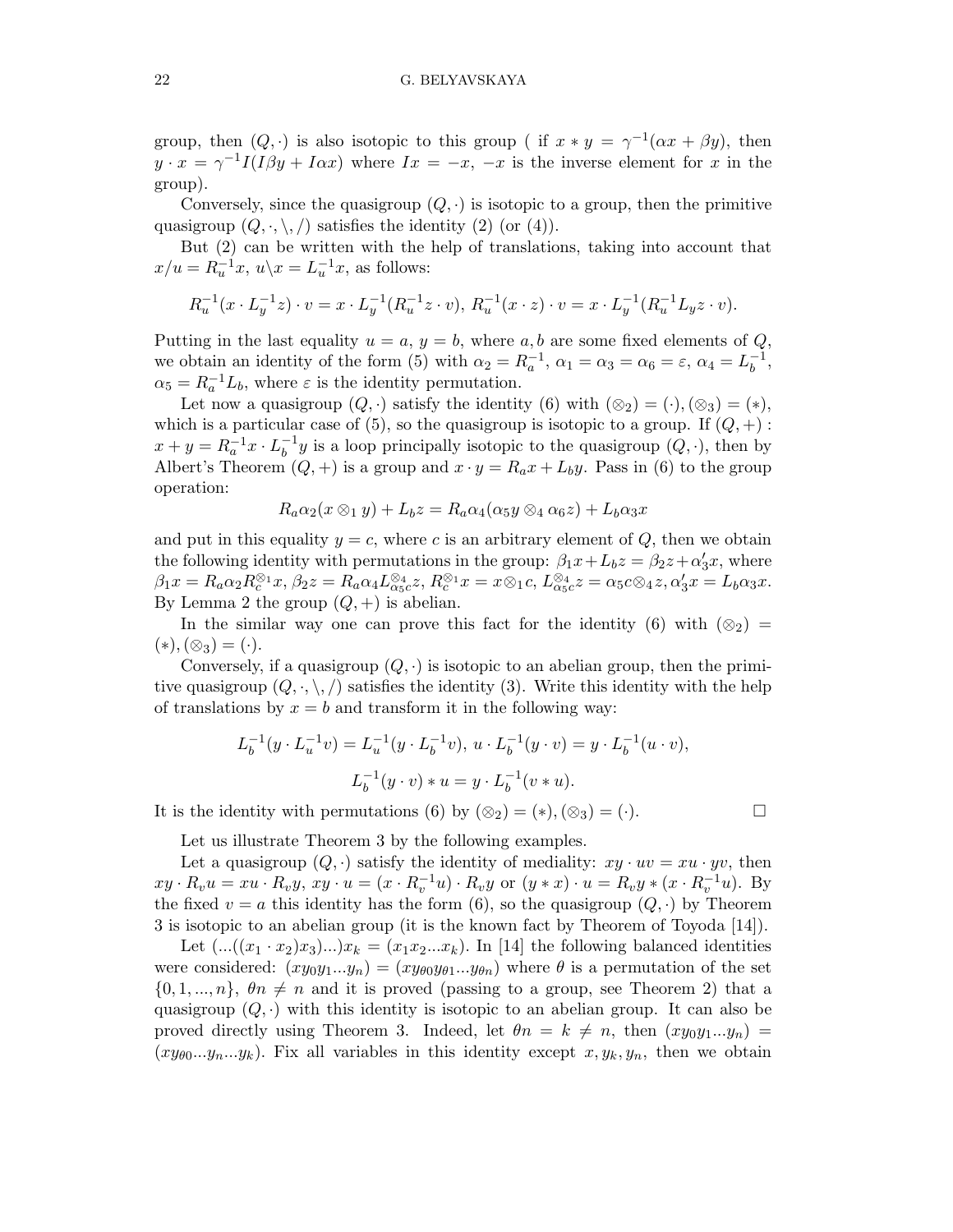the following identity with permutations:  $\alpha_1(\alpha_2 x \cdot y_k) \cdot y_n = \alpha_3(\alpha_4 x \cdot y_n) \cdot y_k$  or  $\alpha_1(y_k * x) \cdot y_n = y_k * \alpha_3(\alpha'_4 x \cdot y_n)$  where  $\alpha'_4 x = \alpha_4 \alpha_2^{-1} x$ . It is an identity of the form (6) with  $(\otimes_2) = (\cdot), (\otimes_3) = (*)$ . By Theorem 3 the quasigroup  $(Q, \cdot)$  is isotopic to an abelian group.

From Theorem 3 a number of useful corollaries easy follows.

**Corollary 1.** A quasigroup  $(Q, \cdot)$  is isotopic to a group (to an abelian group) if and only if in it the identity  $(2)$  (the identity  $(3)$ ) holds for some arbitrarily fixed  $u = a, y = b$ , in particular, for  $u = y = a$  (for  $x = a$ ),  $a, b \in Q$ .

**Proof.** If a quasigroup  $(Q, \cdot)$  is isotopic to a group (to an abelian group), then the identity (2) (the identity (3)) holds for any fixed elements  $u = a, y = b$  of Q (for any fixed element  $x = a$ ). Conversely, the identity (2) (the identity (3)) passes in the identity with permutations of the form  $(5)$  (of the form  $(6)$ ) for any fixed elements  $u = a, y = b$  (for any fixed  $x = a$ ). So the quasigroup is isotopic to a group (to an abelian group) by Theorem 3.

We say that an identity in a primitive quasigroup  $(Q, \cdot, \setminus, \cdot)$  has the property  $(A)$ *(the property (A))* if it is possible to select three variables (for example,  $x, y, z$ ) such that by an arbitrary fixing of the rest variables it has the form  $(5)$  (the form  $(6)$ ).

The following statement is a direct corollary of Theorem 3.

**Theorem 4.** If a primitive quasigroup  $(Q, \cdot, \cdot, \cdot)$  satisfies an identity with the property (A) (with the property  $(\overline{A})$ ), then the quasigroup  $(Q, \cdot)$  is isotopic to a group (to an abelian group).

If a quasigroup  $(Q, \cdot)$  is isotopic to a group (to an abelian group), then in the primitive quasigroup  $(Q, \cdot, \cdot, \cdot)$  an identity with the property  $(A)$  (with the property  $(A)$ ) holds.

Note that some properties of identities guaranteeing isotopy of a quasigroup to a group (to an abelian group) were pointed by F. Sokhatsky in  $[11-13]$  on the language of special concepts.

Taking into account the previous results it is easy to show that there exists infinite number of identities in a primitive quasigroups  $(Q, \cdot, \cdot)$  fulfilling of one of which provides that the quasigroup  $(Q, \cdot)$  is isotopic to a group. Describe some method of obtaining such identities.

Let  $(Q, \cdot)$  be a quasigroup,  $L_t x = t \cdot x$ ,  $R_t x = x \cdot t$ ,  $M = \{u, v, w, ...\}$  be a finite set of variables not containing  $x, y, z$ . Put in an identity of the form (5) (of the form (6)) each of non-identical permutations  $\alpha_i, i \in \overline{1,6}$  by a product  $S_{t_1}^{\epsilon_1} S_{t_2}^{\epsilon_2} ... S_{t_{n_i}}^{\epsilon_{n_i}}$  where  $S_{t_i} = R_{t_i}$  or  $S_{t_i} = L_{t_i}, \epsilon_i = \pm 1, n_i$  are some natural numbers,  $t_i$  are arbitrary words with some variables from M with respect to the signature  $(\cdot, \backslash, \cdot)$  of a primitive quasigroup  $(Q, \cdot, \setminus, \cdot)$ . It is true the following

**Theorem 5.** Let in a primitive quasigroup  $(Q, \cdot, \cdot)$  an identity obtained from (5) (from (6)) by the described above method hold, then the quasigroup  $(Q, \cdot)$  is isotopic to a group (to an abelian group).